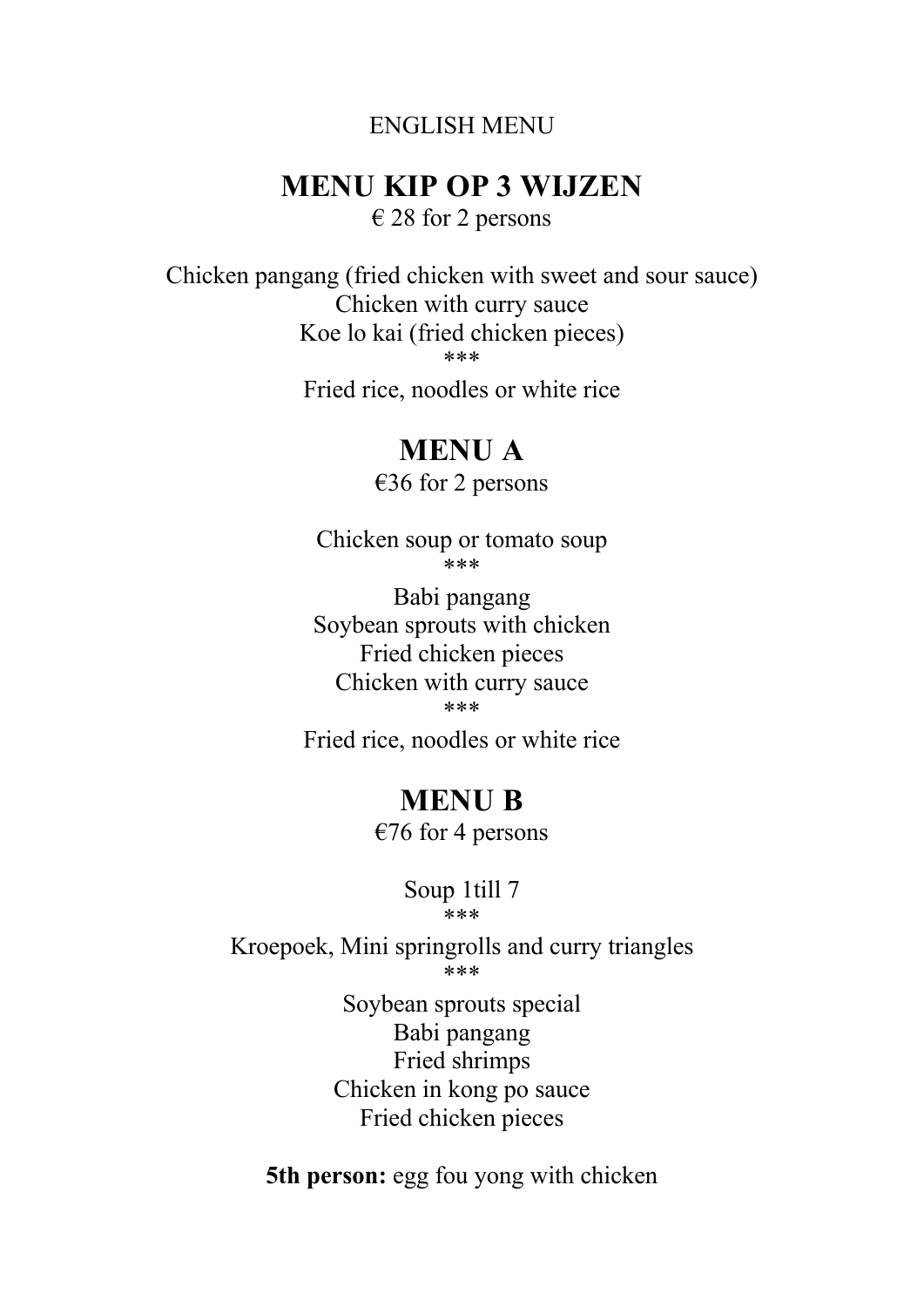**6th person:** beef in curry sauce

\*\*\*

Fried rice, noodles or white rice

## **SPECIAAL MENU C**

€55,50 for 3 persons

Chicken soup, tomato soup or Chinese spring rolls \*\*\*

> Chicken with vegetables Beef in curry sauce Chicken with pineapple Tsa siu \*\*\*

Fried rice, noodles or white rice

### **MENU E**

 $€45$  for 2 persons

Soup 1 till 7 \*\*\*

Fried dimsums \*\*\*

Babi pangang Tjiew yim ha (shrimps with 5 spices) Chicken black bean sauce Beef with vegetables

4th person : fried sole fillet 5th person : roosted duck 6th person : bird nest (mix of shrimps, chicken, porc and vegetables) \*\*\*

Fried rice, noodles or white rice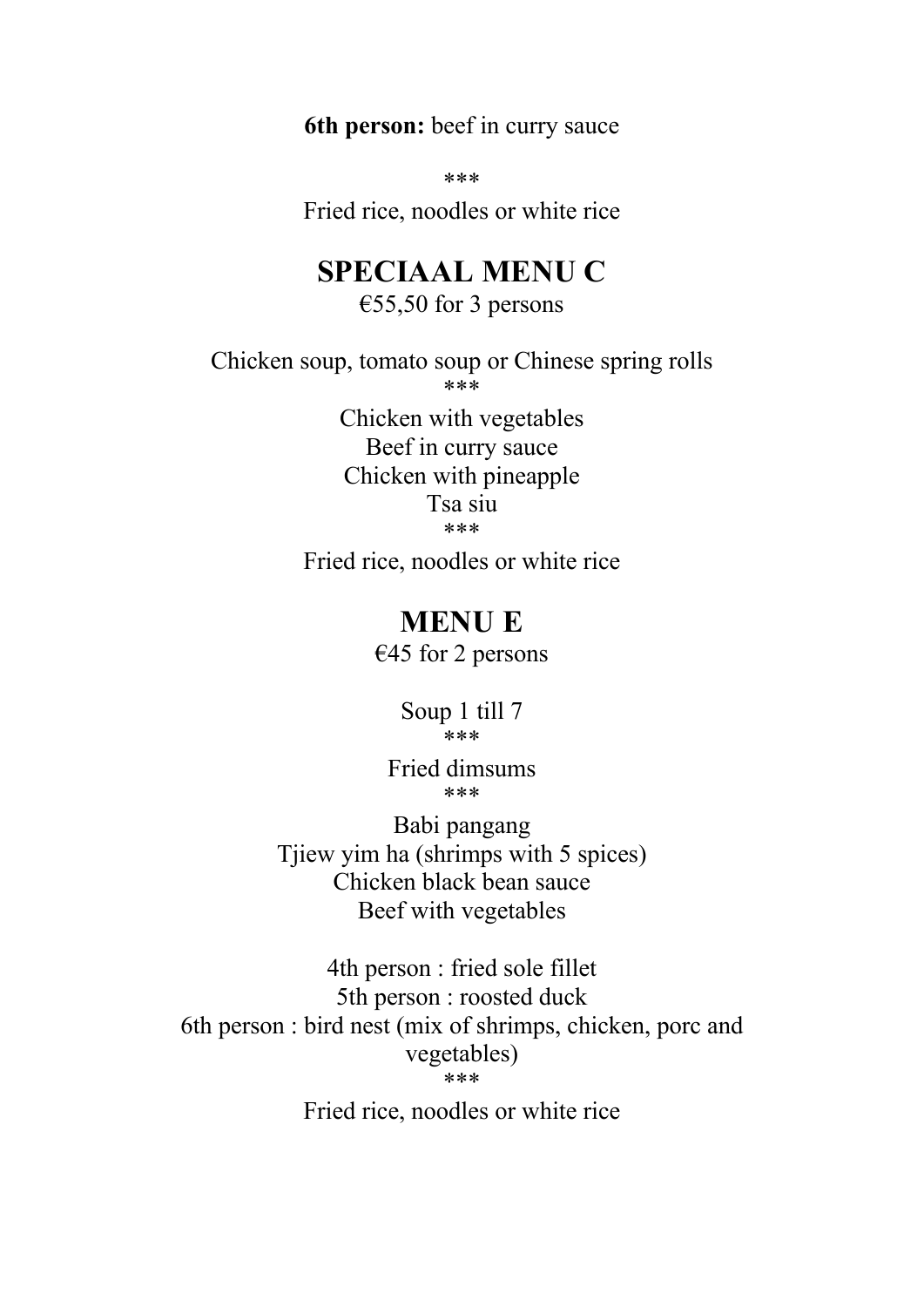#### MENU FRANÇAIS

### **MENU KIP OP 3 WIJZEN**

 $\epsilon$  28 pour 2 personnes

Poulet rôti soux piquant sauce Poulet curry Koe lo kai (Poulet sauté aigre-doux)

\*\*\*

Riz sauté, riz blanc ou nouilles

### **MENU A**

€36 pour 2 personnes

Consommé poulet ou potage tomates \*\*\*

Babi pangang (porc rôti à la sauce doux piquant) Tjap tjoy au poulet Porc frits à la sauce aigre-doux Poulet à la sauce curry \*\*\*

Riz sauté, riz blanc ou nouilles

### **MENU B**

 $\epsilon$ 76 pour 4 personnes

Potage de choisir 1-7 \*\*\*

Petites croquettes et croquettes aux curry \*\*\*

Tjap tjoy spécial (des légumes aux viandes) Porc rôti à la sauce doux-piquant Crevettes frits à la sauce aigre-doux Poulet à la sauce kong po aux noix d'acajoux Porc frits à la sauce aigre-doux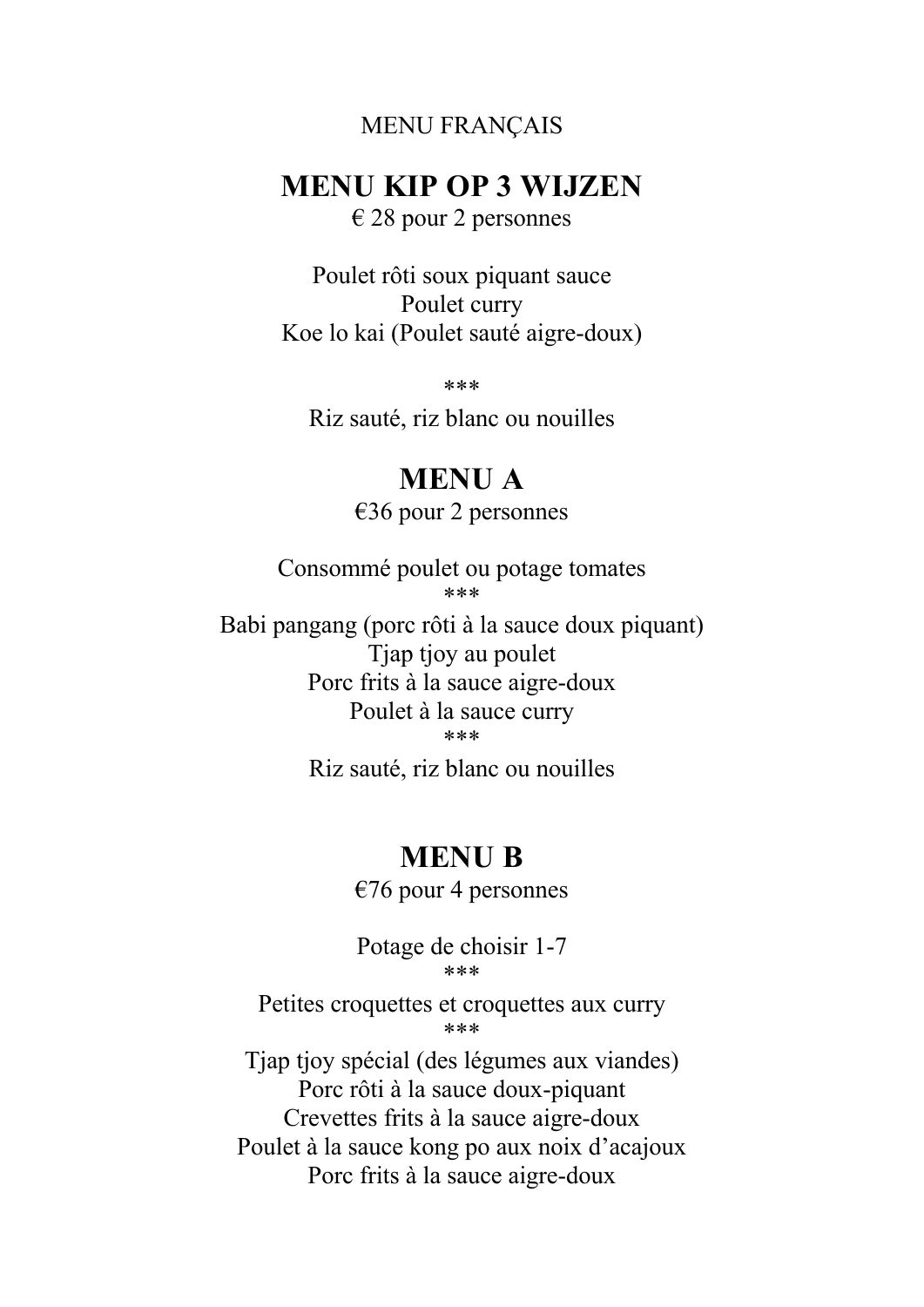**5 person**: omelette **6 person**: boeuf à la sauce curry \*\*\*

Riz sauté, riz blanc ou nouilles

# **SPECIAAL MENU C**

€55,50 pour 3 personnes

Consommé poulet ou potage tomates ou croquette chinois \*\*\*

> Poulet au légumes Boeuf à la sauce curry Poulet à l'ananas Tsa siu (porc rôti) \*\*\*

Riz sauté, riz blanc ou nouilles

## **MENU E**

€45 for 2 persons

Potage de choisir 1-7 \*\*\*

> Sauté dimsums \*\*\*

Babi pangang Tjiew yim ha (crevettes aux 5 épices) Poulet sauce haricots noir Boeuf aux legumes

**4 person:** fillet de sole frit **5 person:** Canard rôti **6 person:** Nid d'oiseau (crevettes, poulet et porc aux nix de cajou)

\*\*\*

Riz sauté, riz blanc ou nouilles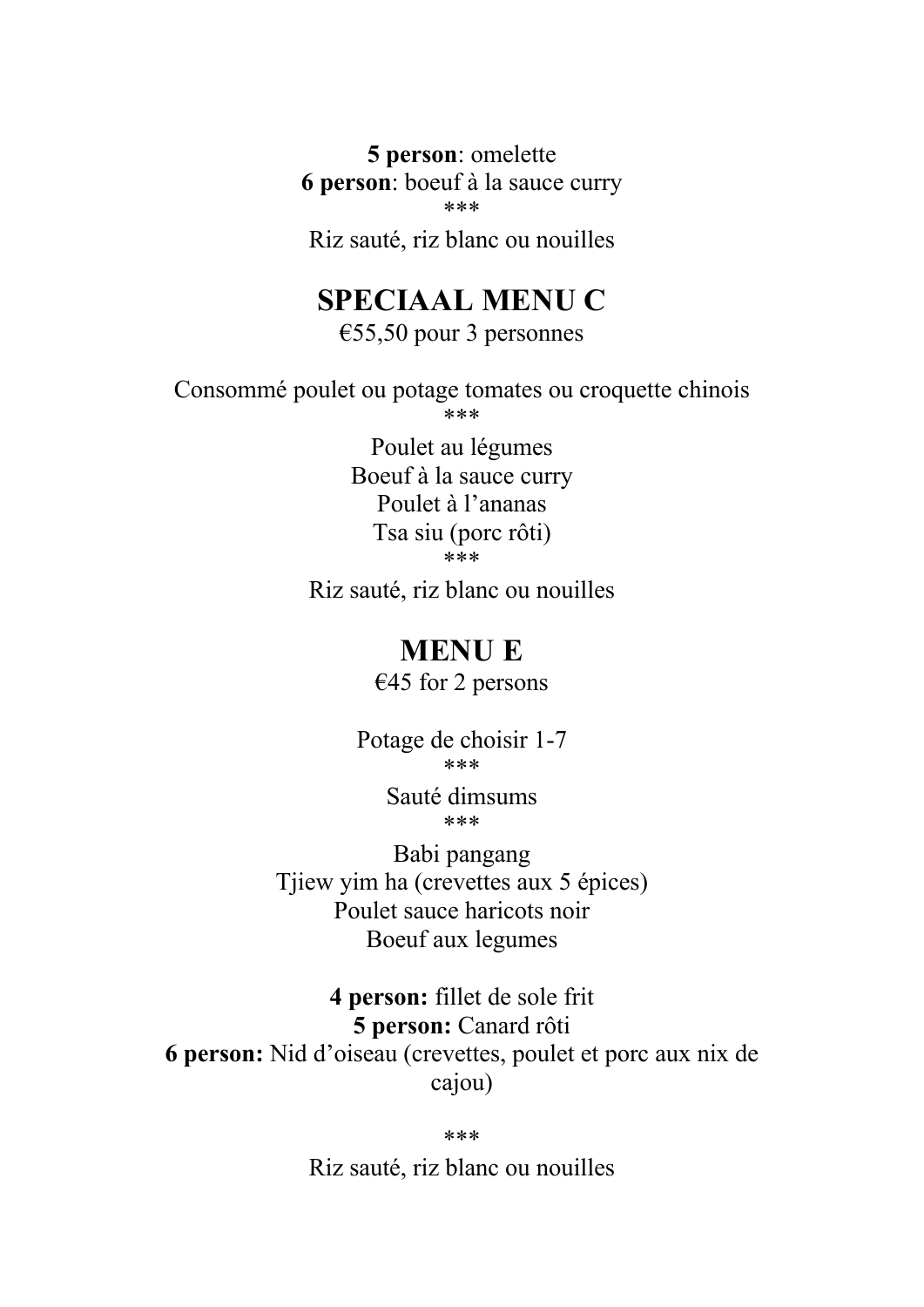### DEUTSCH MENU

## **MENU KIP OP 3 WIJZEN**

€ 28 für 2 personen

Chicken pangang (Gebratene Hanchen mit süß-sauer) Hühnerfleisch curry Koe lo kai (Hühnerfleisch süß-sauer) \*\*\*

weißer Reis, Gebratener Reis oder Nudeln

## **MENU A**

€36 für 2 personen

Hünhnersuppe oder tomaten suppe \*\*\*

Babi pangang (Schweinerfleisch süß scharfe soße) Chop-suey mit Hühnerfleisch Hühnerfleisch süß-sauer Hühnerfleisch curry \*\*\*

weißer Reis, Gebratener Reis oder Nudeln

## **MENU B**

€76 für 4 personen

Suppe 1-7 \*\*\*

Kroepoek, Mini Frühlingrolle und Curry-Kwok \*\*\*

> Chop-suey special Babi pangang Hummerkrabben mit süß sauer soße Hühnerfleisch in kongpo soße Koe lo kai

**5 person:** fou yong hai mit Hühnerfleisch